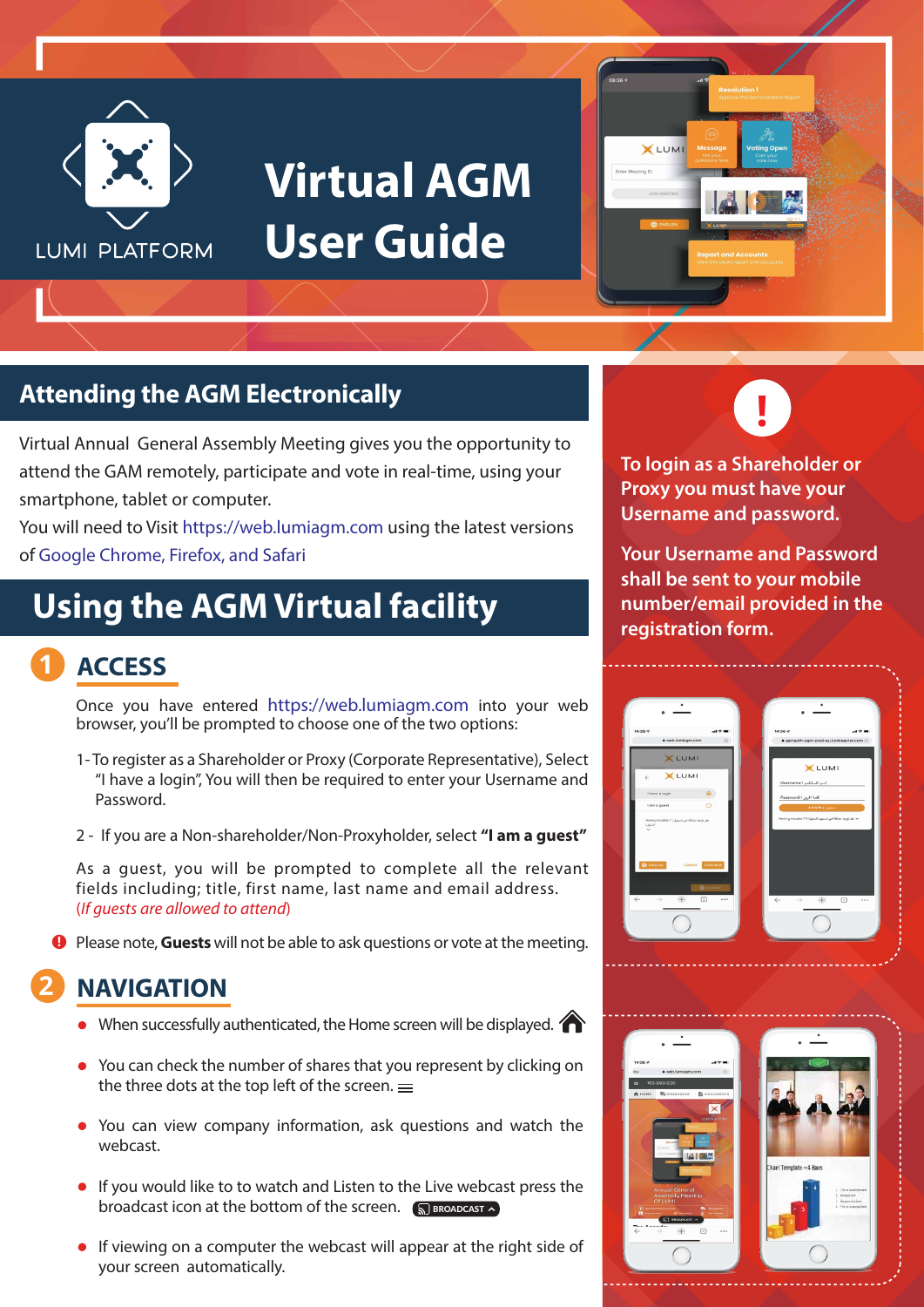

## **Virtual AGM User Guide**



### **3 LIVE - VOTING**

- If you choose to attend the online meeting you will be able to view a live webcast of the meeting, ask the board questions and submit your votes in real time.
- When a poll is open, the agenda item will be displayed (pushed) to your screen along with the voting options.
- To vote, simply select your voting direction from the options shown on screen. When selected, your choice will be highlighted, and your vote is captured in real time A confirmation message will appear to show your vote has been received. **VOTE RECEIVED**
- To change your vote, simply select another option. If you wish to cancel your vote, please press **Cancel**.
- At the close of a poll, the result will appear on the screen.
- You will still be able to send messages and view the webcast whilst the poll is open

#### **4 QUESTIONS**

- **If you would like to ask a question, select the <b>messaging icon.**
- Messages can be submitted at any time during the Q&A session up until the Chairman closes the session.
- Type your message within the chat box.
- Once you are happy with your message click the send button.
- Questions will be moderated before being sent to the chairman to avoid repetition and remove any inappropriate language

| $\bullet$                                                |                                                       |                                                                                             |                                |
|----------------------------------------------------------|-------------------------------------------------------|---------------------------------------------------------------------------------------------|--------------------------------|
|                                                          |                                                       |                                                                                             |                                |
|                                                          |                                                       |                                                                                             |                                |
| 14:39 -                                                  | $\mathbf{a}$ is a set of                              | 14:39 -                                                                                     | $\mathbf{a}$ with $\mathbf{a}$ |
| a web.lumiagm.com<br>$_{0+}$                             | $\circ$                                               | a web.lumlagm.com<br>$O_V$                                                                  | $\mathcal{O}$                  |
| 195-889-830                                              |                                                       | 195-889-830                                                                                 |                                |
| <b>周 HESSAGING</b><br>$\epsilon$                         | <b>EB</b> vonno<br>图 →                                | <b>图</b> MESSAGING<br><b>El</b> vorres<br>$\epsilon$                                        | Bi >                           |
| <b>B</b> Poll Open                                       |                                                       | <b>B</b> Poll Open                                                                          |                                |
| اللوافقة على تعيين مقرر الاجتماع وجامع                   |                                                       | اللوافقة على تعيين مقرر الاجتماع وجامع                                                      |                                |
| الأصوات.                                                 |                                                       | الأصوات.                                                                                    |                                |
| To approve the appointment of                            |                                                       | To approve the appointment of                                                               |                                |
| Rapporteur of the Meeting and<br>Collector of the Votes. |                                                       | Rapporteur of the Meeting and<br>Collector of the Votes.                                    |                                |
|                                                          |                                                       |                                                                                             |                                |
| Select a choice to send.                                 |                                                       | Vote necelved - موافق ( Agree                                                               |                                |
| Agree I Julya                                            | $\circ$                                               | موافق (Agree)                                                                               | ۵                              |
| Disagree I July 2                                        | $\circ$                                               | غير مرافق ( Disagnee                                                                        | $\circ$                        |
| Abstain Lake                                             | $\circ$                                               | Abstain Lyde                                                                                | $\circ$                        |
|                                                          |                                                       |                                                                                             |                                |
| CANCEL <sup>2</sup>                                      |                                                       | CANODA                                                                                      |                                |
| <b>ST</b> INDADEAST                                      |                                                       | <b>STI GRONDCAST</b>                                                                        |                                |
| $\leftarrow$<br>÷                                        | $\Box$<br>                                            | $\leftarrow$<br>÷<br>$\begin{array}{c} \square \\ \square \end{array}$<br>$\longrightarrow$ |                                |
|                                                          |                                                       |                                                                                             |                                |
|                                                          |                                                       |                                                                                             |                                |
|                                                          |                                                       |                                                                                             |                                |
|                                                          |                                                       |                                                                                             |                                |
|                                                          |                                                       |                                                                                             |                                |
|                                                          |                                                       |                                                                                             |                                |
|                                                          |                                                       |                                                                                             |                                |
|                                                          |                                                       |                                                                                             |                                |
|                                                          |                                                       |                                                                                             |                                |
| $14:39-2$                                                | $AB = 0$                                              |                                                                                             |                                |
| a web.lumlagm.com<br>$\sim$                              | $\circ$                                               |                                                                                             |                                |
| 195-889-830                                              |                                                       |                                                                                             |                                |
| 周 MESSAGING 图 VOTING<br>$\epsilon$                       | 西 · >                                                 |                                                                                             |                                |
| <b>B</b> Results                                         |                                                       |                                                                                             |                                |
|                                                          |                                                       |                                                                                             |                                |
| اللوافقة على تعيين مقرر الاجتماع وجامع<br>الأصوات.       |                                                       |                                                                                             |                                |
| To approve the appointment of                            |                                                       |                                                                                             |                                |
| Rapporteur of the Meeting and                            |                                                       |                                                                                             |                                |
| Collector of the Votes.                                  |                                                       |                                                                                             |                                |
| Agree I July .                                           |                                                       |                                                                                             |                                |
| غیر مرافق Disagnee I<br>Com                              |                                                       |                                                                                             |                                |
| Abstain I gain!<br>O en                                  |                                                       |                                                                                             |                                |
|                                                          |                                                       |                                                                                             |                                |
|                                                          |                                                       |                                                                                             |                                |
|                                                          |                                                       |                                                                                             |                                |
| $\Box$ answers $\land$                                   |                                                       |                                                                                             |                                |
| $+$<br>$\leftarrow$                                      | $\begin{array}{c} \square \\ \square \end{array}$<br> |                                                                                             |                                |
|                                                          |                                                       |                                                                                             |                                |
|                                                          |                                                       |                                                                                             |                                |